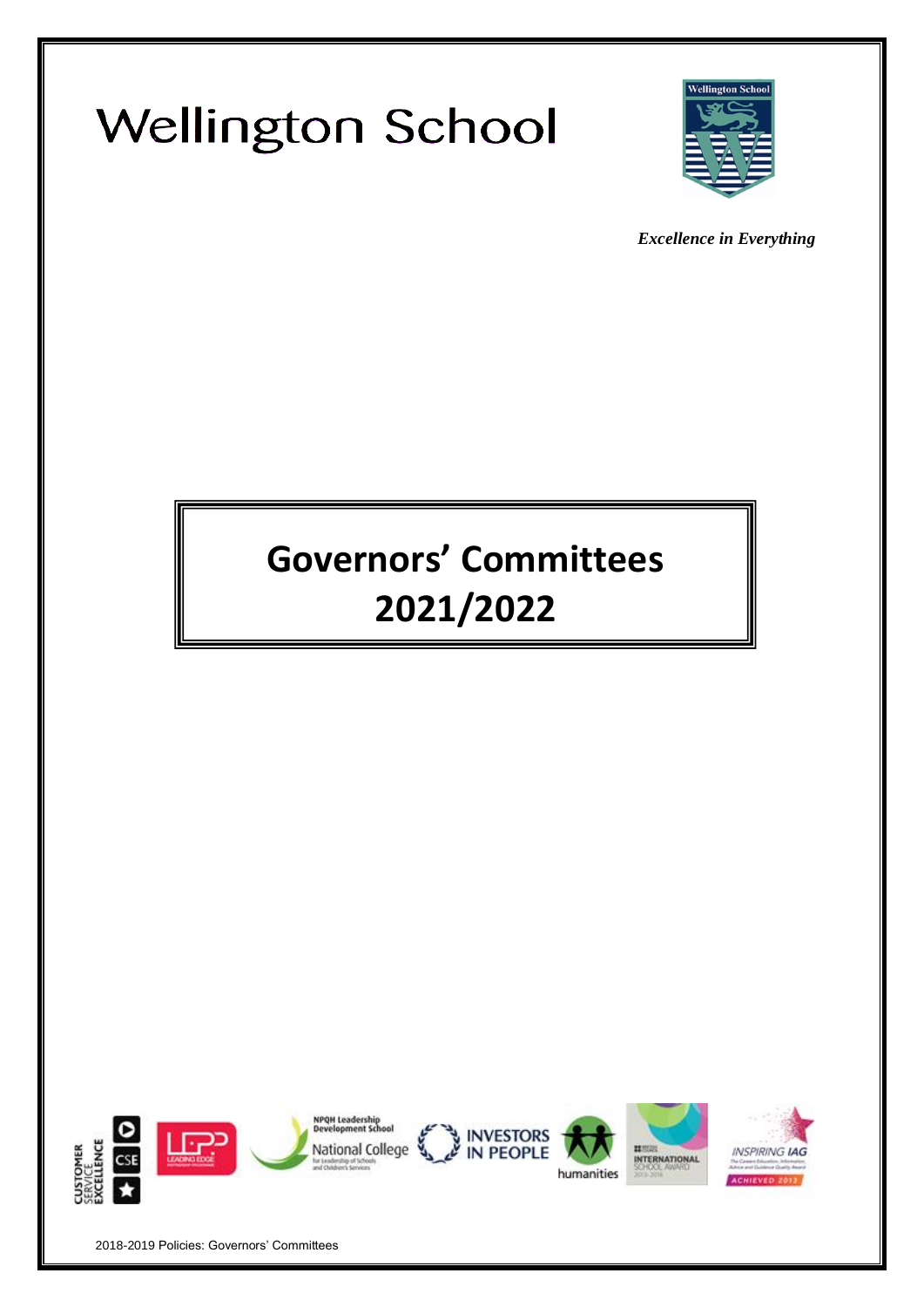# **Statutory**

# **Staff Dismissal Committee and Dismissal Appeal Committee**

- a. Not less than three members of Governing Body.
- b. Appeal Committee shall include no fewer members of the Governing Body than the Staff Dismissal Committee.
- c. No member of Dismissal Committee can form part of the Appeal Committee.
- d. Headteacher cannot be a member of either committee.
- e. Therefore a minimum of six Governors required.

# **Pupil Discipline Committee**

- a. The Committee shall include three or five members of the Governing Body.
- b. Headteacher cannot be a member.
- c. The quorum is three members.
- d. Therefore would suggest seven Governors required.

# **Admissions Committee**

- a. Must include the Headteacher
- b. At least two other members of the Governing Body.
- c. Would suggest the Head plus four other Governors.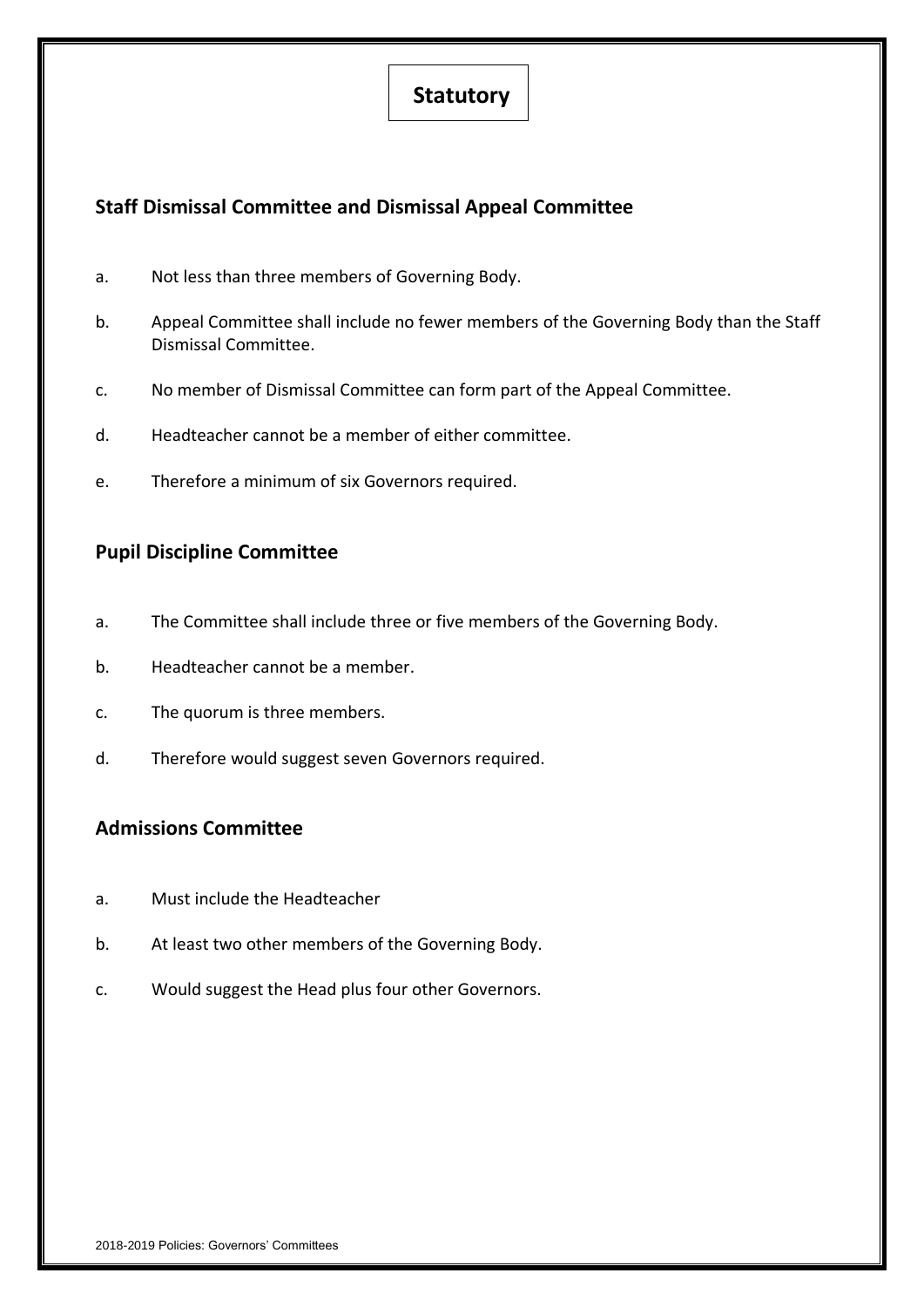# **STATUTORY COMMITTEES**

### **STAFF DISMISSAL COMMITTEE AND DISMISSAL APPEAL COMMITTEE**

All Governors except the Headteacher and Staff Governors

# **PUPIL DISCIPLINE COMMITTEE**

All Governors except the Headteacher and Staff Governors

# **ADMISSIONS COMMITTEE**

Stuart Beeley

# **SPECIAL EDUCATIONAL NEEDS LINK**

Louise Speed

# **SAFEGUARDING LINK**

Alison Christopher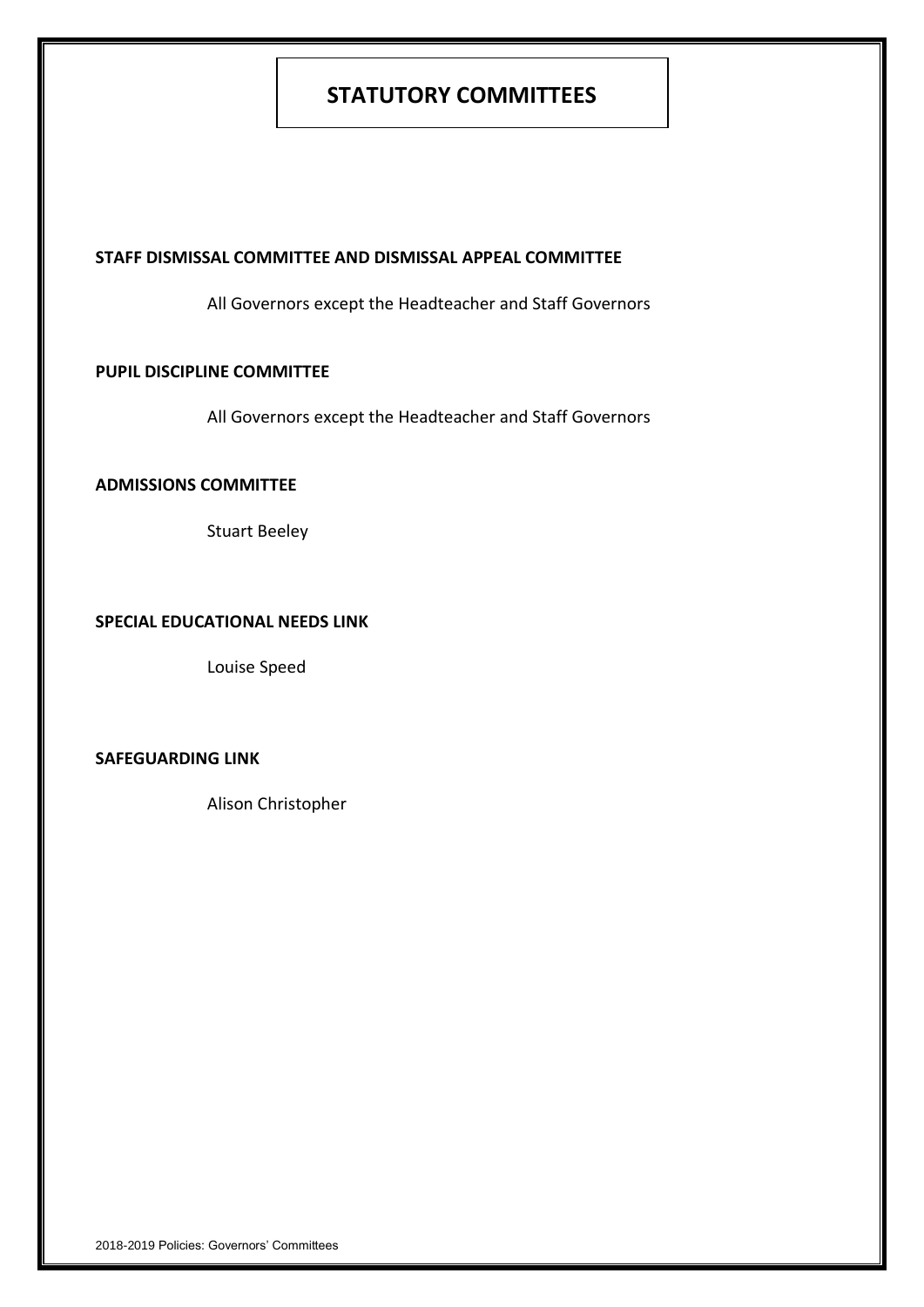# **NON – STATUTORY COMMITTEES**

**\* Co-opted School Staff**

**1. Resources Charles Miranda – Chair of Committee** Matt Colledge Karl Myers Jarrod Sykes Alison Wright

# **Stuart Beeley**

**2. Teaching and Learning Louise Bangee– Chair of Committee** Gareth Clements Julie Lawson Will Riley Louise Speed Christie Spurling

**Sean Fenwick**

**3. SCHOOL COUNCIL Christopher Holt – Chair/Assistant Headteacher**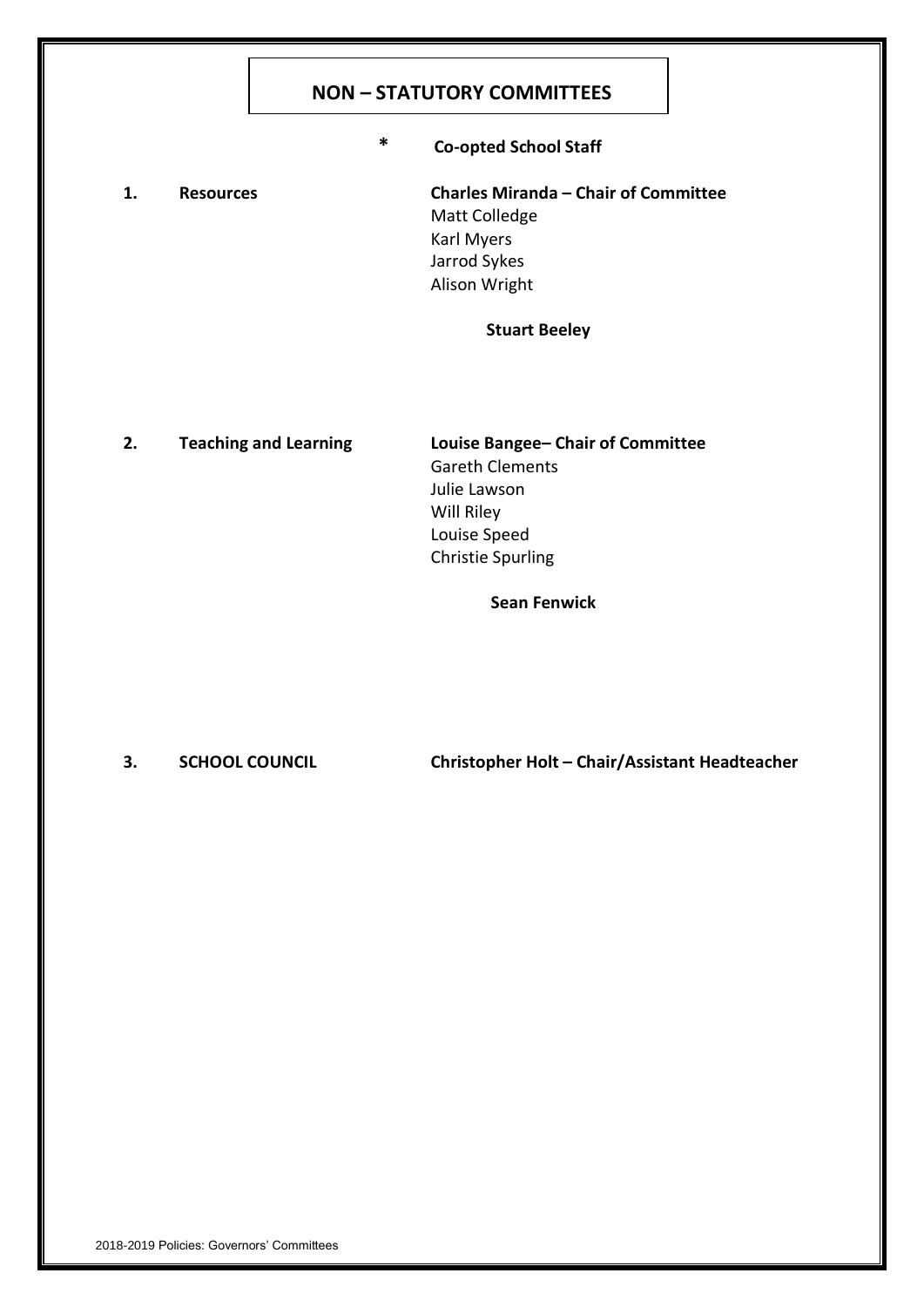# **NON-STATUTORY COMMITTEES**

### **COMMITTEES**

- 1. Resources
- 2. Teaching and Learning
- 3. School Council

### **ROLE OF COMMITTEES**

# **1. RESOURCES**

### **Membership**

- The chair of trustees should not be chair of the Resources Committee (which includes the functions of an audit and risk committee).
- The committee must contain a majority of trustees. To be quorate there must be a minimum of three trustees.
- Employees should not participate as members when audit matters are discussed

### **Premises**

- To advise the board on all matters relating to the maintenance and development of the premises and grounds, including Health and Safety.
- To keep under review and to advise the board on the general condition, usage, and development of the school's buildings and their fabric and sites.
- To review the school's rolling maintenance programme and approve, within delegated limits, refurbishment projects.
- To consider, and make recommendations to the board, in relation to any proposals for development of the school site above the committee's delegated approval authority.
- To receive details of any capital bids, prepared internally or with external support.
- To review and approve the school's lettings policy.
- To review, adopt and monitor the Health and Safety Policy.

# **Financial policy, planning and monitoring**

- To have responsibility for financial scrutiny and oversight, to support the board in maintaining the trust as a going concern.
- To review and approve the finance policy, which includes authorisation limits below £100,000.
- To scrutinise and approve a balanced budget, and any significant changes to it, for the financial year to 31 August, which can draw on unspent funds brought forward from previous years and approve use of reserves, where considered appropriate, in operating a deficit budget.
- To review and scrutinise medium term forecasts, ensuring these are accurate, based on realistic assumptions and reflective of lessons learned from previous years.
- To receive and review monthly management accounts setting out the trust's financial performance and position.
- To ensure appropriate action is being taken to maintain financial viability including addressing variances between the budget and actual income and expenditure.
- To select key financial performance indicators and measure the trust's performance against them regularly, including analysis in its annual trustees' report.
- To deposit or invest any funds of the Academy Trust not immediately required for the furtherance of it Object (but to invest only after obtaining such advice from a financial expert as the trustees consider necessary and having regard to the suitability of investments and the need for diversification) in line with the Academy's articles of association and the current Academies Financial Handbook
- To create an investment policy to manage and track financial exposure, and ensure value for money.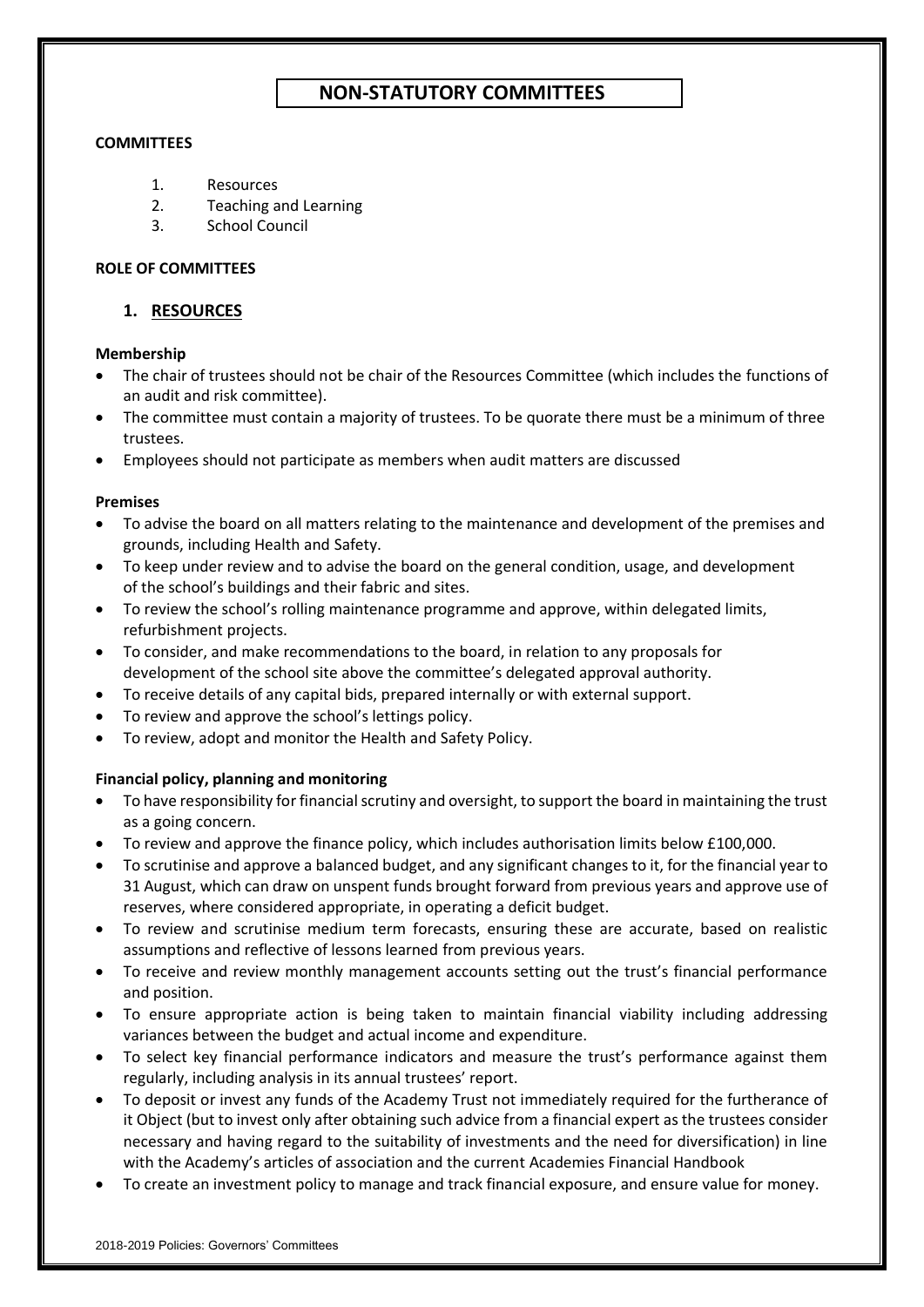• To review the trust's investments and investment policy regularly, providing an annual summary to the board. The Board may, based on updates received, determine that the amount of funds invested, and / or the investment allocation / risk profile be changed from time to time as agreed and directed by the Board (subject to obtaining expert investment advice from a professional adviser) on any changes from the basis otherwise instructed to the investment management company by the Resources Committee.

## **Staffing**

- To receive, consider and make recommendations to the board on the overall staffing provision of the school, including the management structure.
- To approve pay awards as proposed nationally or locally.
- To advise the board on the implication of any changes in employment legislation affecting the school.

### **Audit and Risk**

To report to the board on the adequacy of the trust's internal control framework, including financial and non-financial controls and risk management arrangements, to direct a programme of internal scrutiny and to consider the results and quality of external audit.

In line with the Academies Financial Handbook 2020 the trust must establish an audit and risk committee, appointed by the board:

- Trusts with an annual income over £50 million must have a dedicated audit and risk committee;
- Other trusts must either have a dedicated audit and risk committee or can combine it with another committee, such as finance.

Wellington School has chosen to combine the audit and risk committee with the resources committee. The audit and risk committee must:

- Direct the trust's programme of internal scrutiny.
- Ensure that risks are being addressed appropriately through internal scrutiny.
- Report to the board on the adequacy of the trust's internal control framework, including financial and non-financial controls and management of risks.

Specifically, the audit and risk committee must:

- Review the external auditor's plan each year.
- Review the annual report and accounts.
- Review the auditor's findings and actions taken by the trust's managers in response to those findings.
- Assess the effectiveness and resources of the external auditor to provide a basis for decisions by the trust's members about the auditor's reappointment or dismissal or retendering. Considerations may include:
	- the auditor's sector expertise
	- their understanding of the trust and its activities
	- whether the audit process allows issues to be raised on a timely basis at the appropriate level
	- the quality of auditor comments and recommendations in relation to key areas
	- the personal authority, knowledge and integrity of the audit partners and their staff to interact effectively with, and robustly challenge, the trust's managers
	- the auditor's use of technology

• produce an annual report of the committee's conclusions to advise the board and members, including recommendations on the reappointment or dismissal or retendering of the external auditor, and their remuneration.